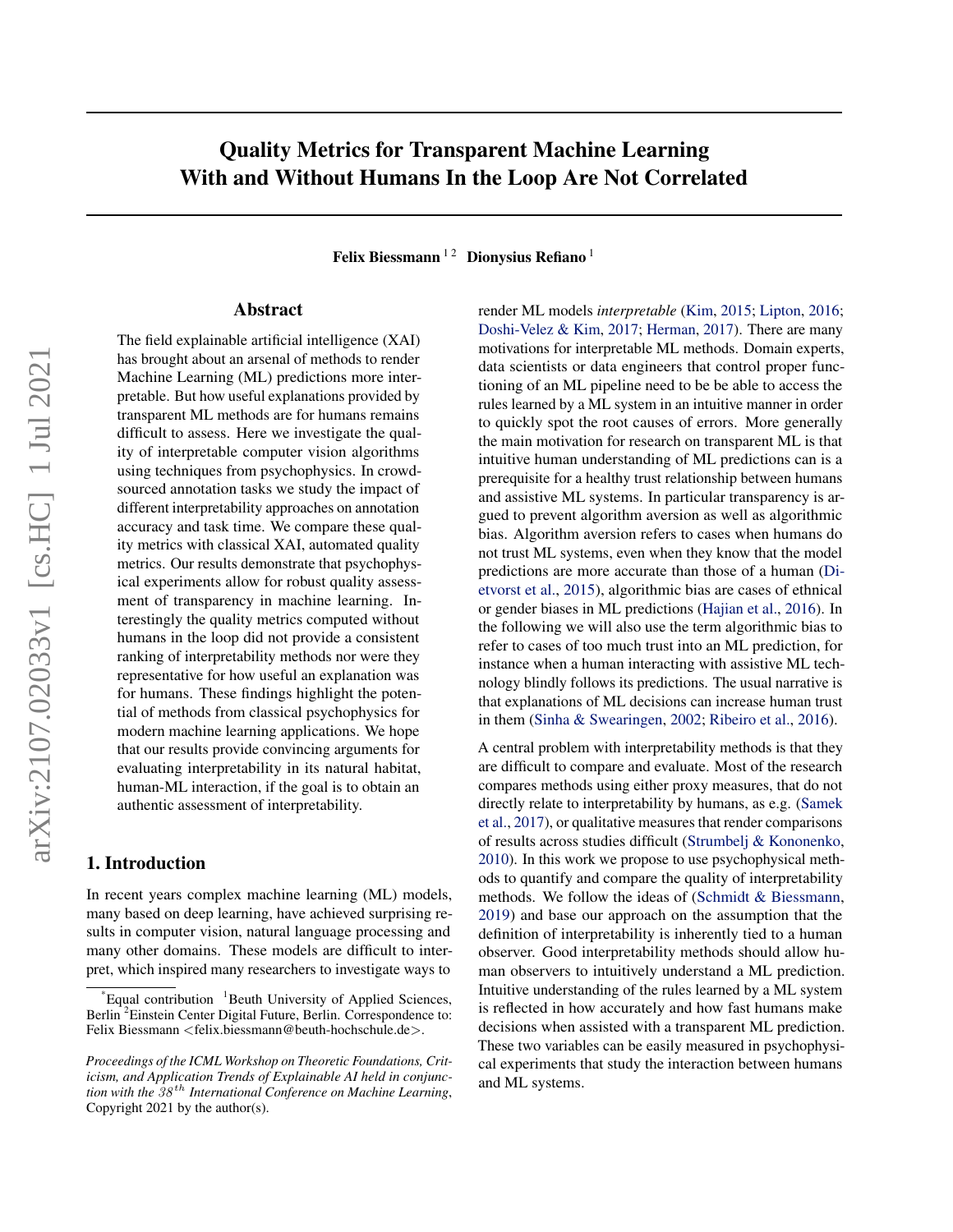<span id="page-1-0"></span>The motivation for this work is twofold: For one this work aims at complementing previous work on measuring the quality of interpretability methods by establishing a quantitative measure of interpretability in the domain of computer vision that captures aspects of human cognition. Ultimately this will help practitioners to choose the right interpretability method for a given use case and researchers to devise novel objectives for better interpretability methods. Secondly the goal of this study is to validate to what extent existing approaches for measuring interpretability without humans in the loop reflect the interpretability metrics we measure in psychophysical experiments.

In the following we shortly highlight some of the related work and then describe an image annotation task, emotion recognition, as well as the ML model, the transparency approaches used and the experimental design for quantitatively evaluating interpretability with humans in the loop (HIL) and with no humans in the loop (NHIL). We compare the different interpretability approaches with respect to the HIL and NHIL metrics and analyze their relationship, in particular whether cheaper and more scalable machine based NHIL transparency metrics reflect the most relevant but more expensive HIL transparency metrics. We conclude with highlighting the implications of our results for practitioners that build systems with human-ML interaction or transparent ML.

## 2. Experiments

Annotation Task The annotation task was emotional expression classification on images. We used the extended Cohn-Kanade image data set [\(Lucey et al.,](#page-4-0) [2010\)](#page-4-0) which contains images for the classes, anger, contempt, disgust, fear, happiness, sadness, surprise. We reduced the data to a binary classification task in which annotators had to classify emotional expressions of *anger* and *happiness*. The annotators had the option of not providing an annotation in case they did not recognize the emotional expression.

Machine Learning Model We used a computer vision model from an open source python toolkit that achieves state of the art performance on emotional expression prediction from images [\(EmoPy\)](#page-4-0).

Interpretability Methods We compared three different interpretability methods for the EmoPy computer vision model, a) the gradient of output w.r.t. the input image, b) *Layerwise relevance propagation (lrp)* [\(Lapuschkin et al.,](#page-4-0) [2017\)](#page-4-0) and c) *Guided backpropagation* [\(Springenberg et al.,](#page-5-0) [2014\)](#page-5-0). For all methods we used the implementation in the iNNvestigate! package [\(Alber et al.,](#page-4-0) [2018\)](#page-4-0). All methods were used with their default hyperparameters. For the LRP approach we used the sequential preset a



Figure 1. Example of masked images with happy emotional expression for different interpretability methods (gradient, guidedbackprop [\(Springenberg et al.,](#page-5-0) [2014\)](#page-5-0) and LRP [\(Lapuschkin et al.,](#page-4-0) [2017\)](#page-4-0), shown in rows) and mask sizes (shown in columns)

variant provided in the package. The list of methods is not meant to be exhaustive, but we chose these methods based on recommendations of the iNNvestigate! package.

Quality of Explanations We compute two kinds of quality metric for each interpretability method, one with no humans in the loop (NHIL) and one approach based on psychophysical experiments with humans in the loop (HIL). In both settings we use all three interpretability methods to compute scores for each pixel in the image. We rank the pixels according to their score and mask a certain percentage of pixels. The percentages of shown pixels were ten logarithmically spaced values between 0 and 100 [\(Fechner,](#page-4-0) [1860\)](#page-4-0). The masks showed 5, 6, 8, 11, 15, 19, 26, 34, 45, 60 percent of pixels of the image. Some example images for the emotional expression *happiness* are shown in Figure 1. These thresholds were based on initial experiments with different thresholds in which we determined the minimum number of pixels needed to detect the emotion and the number of pixels needed to enable most subjects to correctly classify the image.

Psychophysical human in the loop (HIL) metrics For each percentage of pixels shown we measured the annotation accuracy as well as reaction times in the emotional expression classification task.

No humans in the loop (NHIL) metrics Following standard perturbation approaches [\(Samek et al.,](#page-4-0) [2017\)](#page-4-0) we slightly modify the perturbations to match the conditions used in the psychophysics experiments. In particular we mask a certain percentage of pixels and feed the masked image to the convolutional neural network to obtain a prediction. To evaluate the interpretability quality we evaluate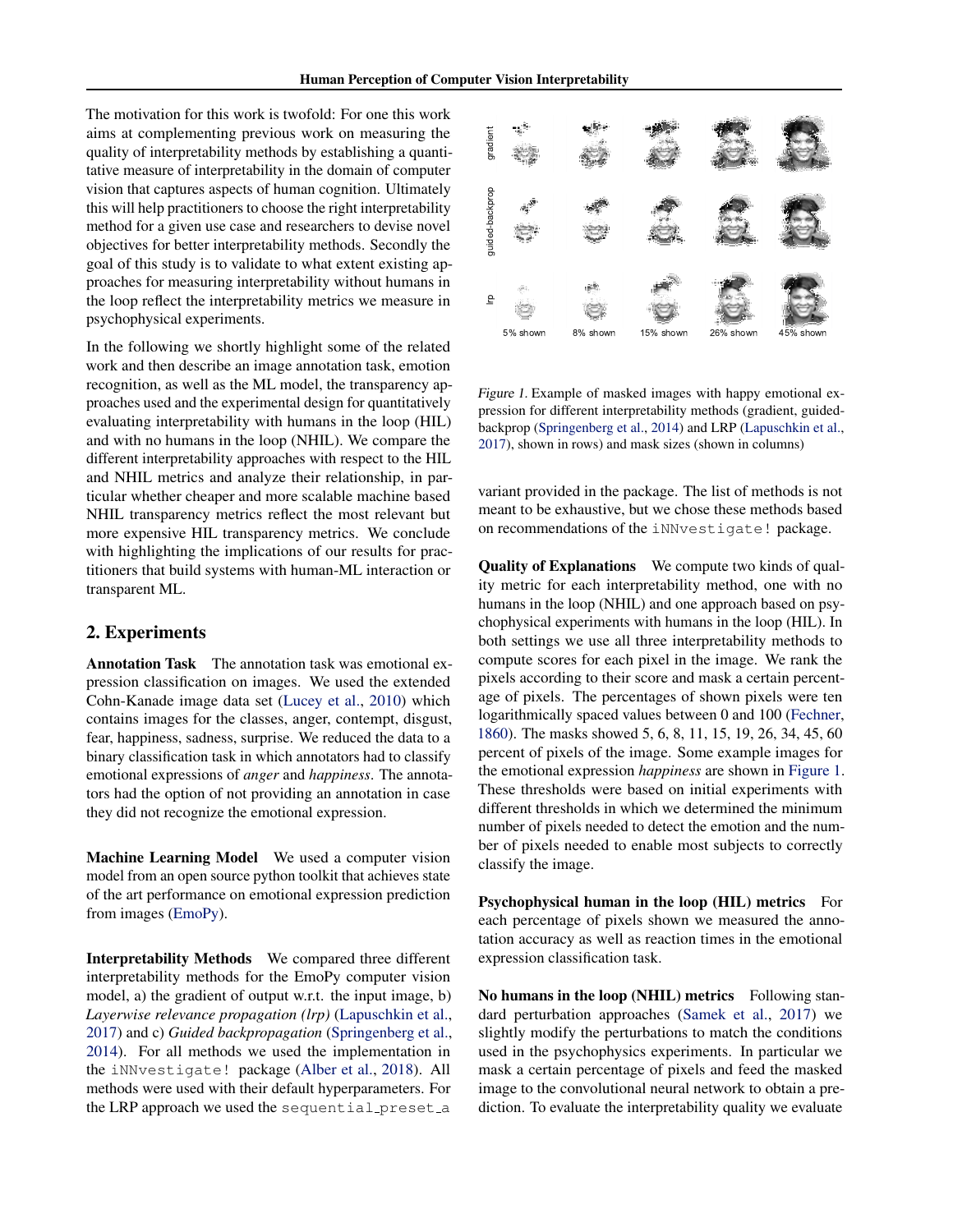<span id="page-2-0"></span>

Figure 2. Annotators' confidence, measured by counting how often they did not provide a label but the *I don't know* label, as function of the mask size, aggregated over all interpretability methods. When 60% of pixels were shown, all annotators detected the emotion.

the predictive performance of the EmoPy model on masked images.

User Interface and Experimental Design We built the user interface using the open source library jsPsych [\(de Leeuw,](#page-4-0) [2015\)](#page-4-0). In each trial of an experiment we show the same image with increasing percentages of pixels shown and ask the subjects to report whether the expression was happy, angry or not certain. As we used ten different mask sizes from 5% to 60% of all pixels in the image, subjects saw a series of ten images, an example is shown in [Figure 1.](#page-1-0) At the last image, when 60% of the image was shown, all subjects correctly identified the emotional expression, see also Figure 3. The entire experiment was designed to be completed in about 10 minutes, based on a pilot experiment. For each label five images were shown, which resulted in 5 (images)  $\times$  2 (classes)  $\times$  3 (interpretability methods)  $\times$  $10$  (mask sizes)  $= 300$  images in total that were annotated by each subject. For each subject the order of the trials was randomized, so each subject has seen each interpretability method and source image in a random order, but the order of unmasking the image was always the same. In total 62 subjects participated in the experiment. The experiments were conducted on the crowdsourcing platform Amazon Mechanical Turk. We payed all subjects the minimum wage in the country of the research institution of the authors, 11\$US per hour.

## 3. Results

In the following we compare the results of the psychophysical experiments with the results from the experiments without humans in the loop.

Annotators' uncertainty and interpretability We investigated the impact of each interpretability approach on the uncertainty of annotators by counting how often they did not provide an annotation but just the *I don't know* label.



Figure 3. Annotation accuracies of all subjects for different interpretability methods and mask sizes.when 40% of the pixels are masked, all subjects reliably detect the correct emotional expression. For intermediate levels of masking, there is a clear ranking of interpretability methods, guided backprop achieves highest accuracies.



Figure 4. Model prediction accuracies for different interpretability methods and mask sizes. In contrast to human annotators, there is no clear ranking of methods based on the accuracy of the ML predictions.

Our results show a clear effect of the interpretability method as shown in ??. The simplest gradient approach leads to the highest annotator uncertainty and least number of annotations up to mask sizes of 45% of all pixels. Guided BackProp [\(Springenberg et al.,](#page-5-0) [2014\)](#page-5-0) in contrast leads consistently to the lowest annotator uncertainty and the highest number of annotations. This finding highlights the importance of quantitatively comparing transparency approaches. The extent to which human users of ML can profit from transparency strongly depends on the quality of the explanation provided.

Annotation accuracy distinguishes XAI methods In Figure 3 we show the annotation accuracy, averaged across subjects, for increasing mask sizes and all three different transparency approaches. Explanations using the plain gradient approach consistently led to the lowest annotation accuracy. The layerwise relevance propagation approach (LRP) [\(Lapuschkin et al.,](#page-4-0) [2017\)](#page-4-0) yielded slightly better an-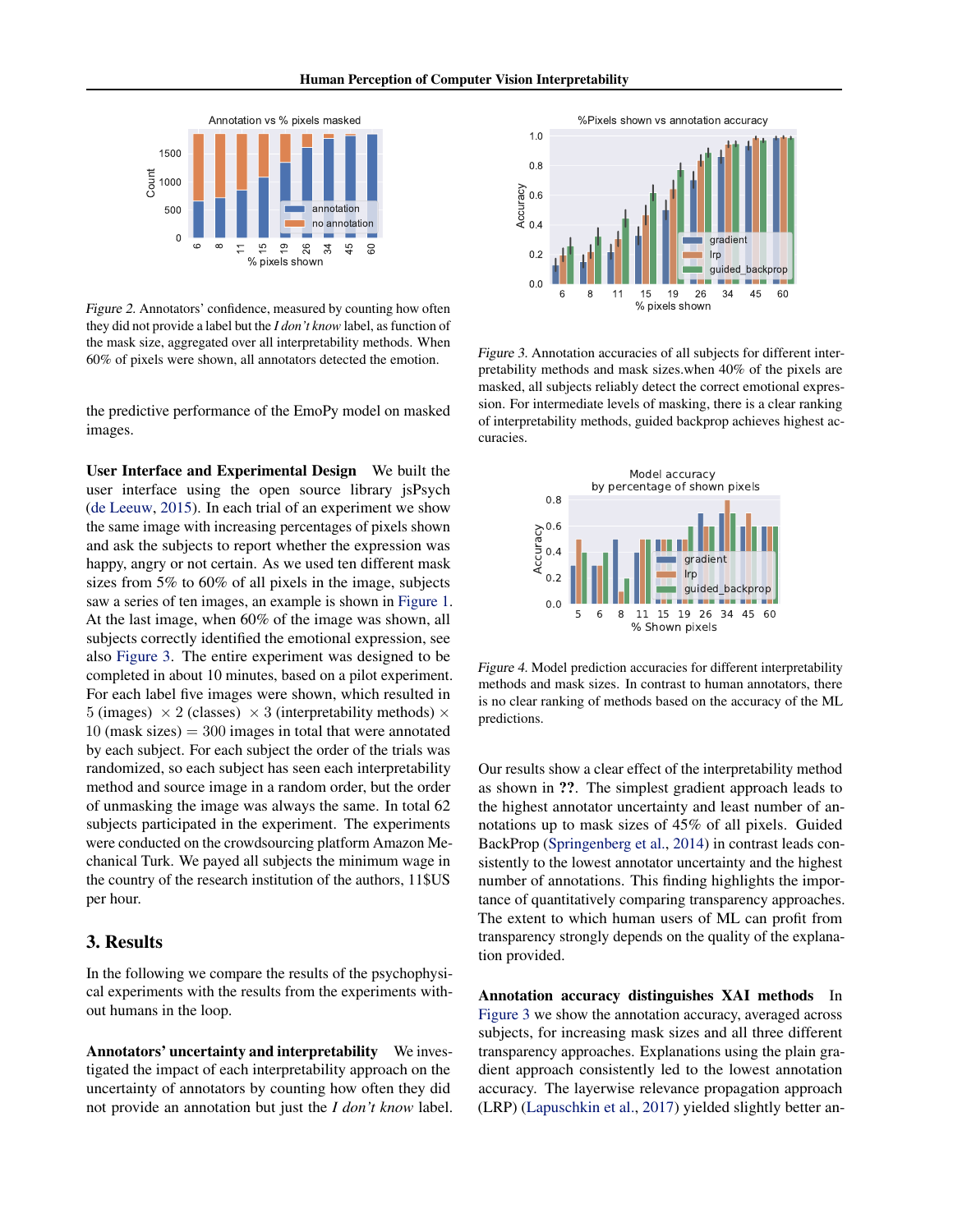Human Perception of Computer Vision Interpretability



Figure 5. XAI method quality ranked by annotation accuracy (ranker=human) or cross-entropy loss per image (ranker=AI). *Left panel*: automated XAI rankings are instable while human rankings show robust pattern, Guided BackProp explanations are consistently best. *Middle and right panel*: Ranks for each interpretability method computed on AI predictions and human annotators for each mask size. For most mask sizes human annotators' accuracy was significantly higher for the Guided BackProp approach, there is no clear winner for the AI interpretability quality metric.

notation accuracies and annotators assisted with the Guided BackProp explanations [\(Springenberg et al.,](#page-5-0) [2014\)](#page-5-0) were consistently better than all other annotators. This effect was strongly dependent on the mask size and most pronounced for intermediate mask sizes around 15% of pixels shown. When more than 45% pixels were shown, subjects could detect the emotional expression reliably in all conditions. These results suggest that psychophysical experiments can serve as a robust quality indicator for interpretability methods.

Instability of automated XAI metrics We show the results of the automated XAI quality metrics without humans in the loop in [Figure 4.](#page-2-0) The most notable difference to the human in the loop experiments is that the across all mask sizes there is no clear winner and in some cases the method that scored worst in the psychophysical experiments, Gradient, achieves the best accuracies when evaluating it on ML model predictions alone.

Comparing NHIL and HIL metrics For the comparison between XAI metrics with and without humans in the loop we grouped the data by image, mask size and ranked each interpretability method by the average accuracy across all subjects for each image (human in the loop metric) and the cross-entropy loss incurred by a prediction for each interpretability method (no-human-in-the-loop metric). The resulting rankings are shown in Figure 5. In the left panel the aggregated ranks across all mask sizes show that despite the transformation of the metrics into ranks, the two types of metrics are not very similar. Interpretability metrics obtained in the psychophysical experiments show a clear and robust ranking, while the rankings obtained by ML predictions do not allow to distinguish the three methods in terms of their interpretability. This is also reflected in the two right panels, which show the same data as in Figure 5(*left*), but split into all mask size conditions. The average ranks of the psychophysical experiments show the same clear pattern as the aggregate metrics, Guided BackProp is better than LRP which is in turn better than the plain Gradient explanation. In contrast it is difficult to single out the best interpretable explanation based on the machine based NHIL metrics; there is no significant difference between the methods for most thresholds.

#### 4. Conclusion

Reliable and quantitative measures for evaluating interpretability are however a fundamental prerequisite for designing and improving transparent ML systems [\(Adebayo](#page-4-0) [et al.,](#page-4-0) [2020\)](#page-4-0). Often interpretability evaluations without humans in the loop [\(Samek et al.,](#page-4-0) [2017;](#page-4-0) [Adebayo et al.,](#page-4-0) [2018\)](#page-4-0) cannot be directly compared with humans in the loop metrics [\(Hase & Bansal,](#page-4-0) [2020\)](#page-4-0). In this study we used psychophysical experiments to directly compare XAI quality metrics with and without humans in the loop.

Our findings demonstrate that not only do machine based interpretability metrics not allow for a clear comparison of interpretability methods, more importantly these metrics are not representative of what is relevant for interpretability by humans either.

These results highlight the potential of standardized psychophysical tests for the evaluation of ML methods and indicate that evaluations of interpretability should not rely exlusively on experiments without humans in the loop.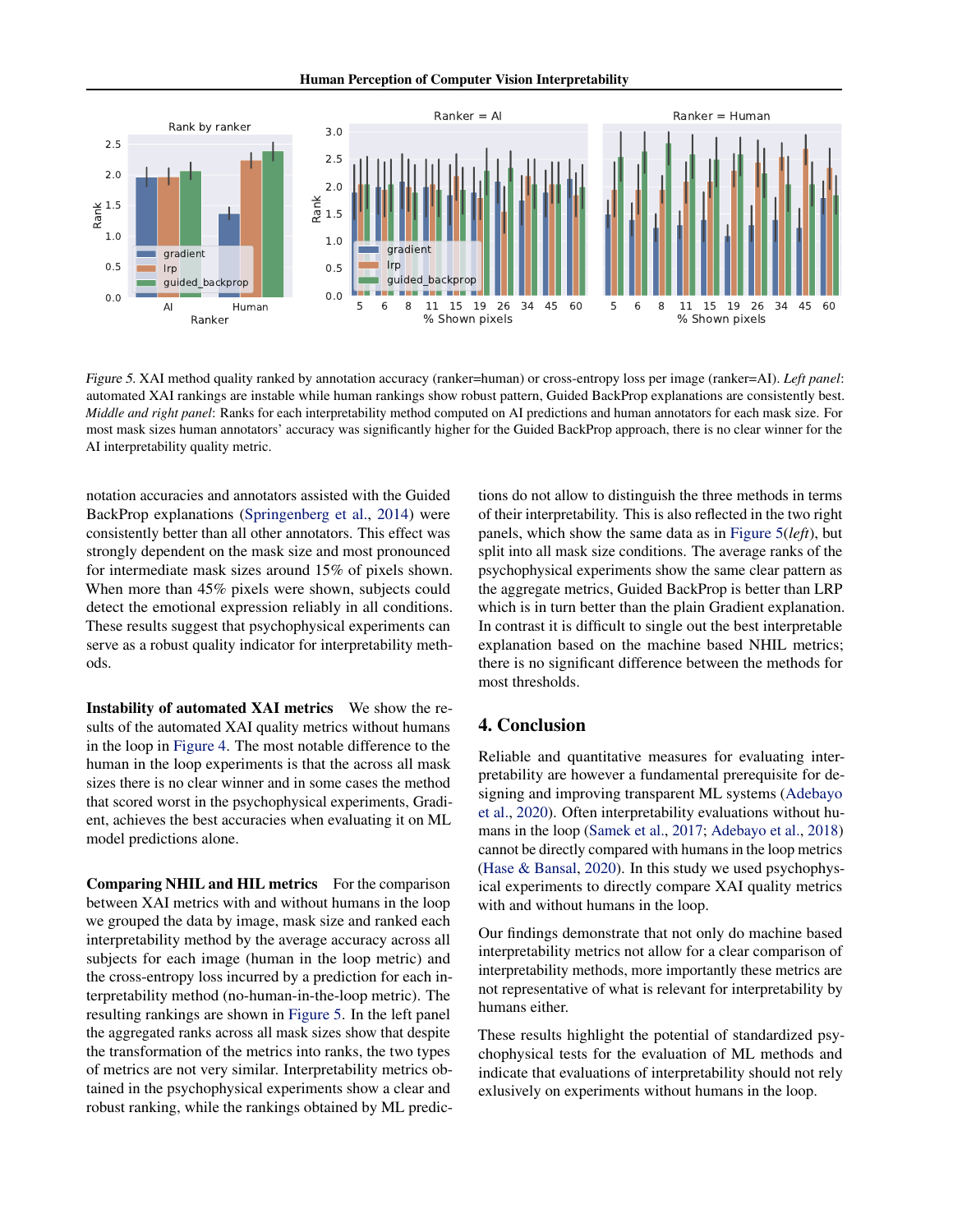## <span id="page-4-0"></span>References

- Adebayo, J., Gilmer, J., Muelly, M., Goodfellow, I., Hardt, M., and Kim, B. Sanity checks for saliency maps. In *Adv. Neural Inf. Process. Syst.*, volume 2018-Decem, pp. 9505–9515, 2018. URL <https://goo.gl/hBmhDt>.
- Adebayo, J., Muelly, M., Liccardi, I., and Kim, B. Debugging tests for model explanations. In Larochelle, H., Ranzato, M., Hadsell, R., Balcan, M., and Lin, H. (eds.), *Advances in Neural Information Processing Systems 33: Annual Conference on Neural Information Processing Systems 2020, NeurIPS 2020, December 6-12, 2020, virtual*, 2020. URL [https://proceedings.](https://proceedings.neurips.cc/paper/2020/hash/075b051ec3d22dac7b33f788da631fd4-Abstract.html) [neurips.cc/paper/2020/hash/](https://proceedings.neurips.cc/paper/2020/hash/075b051ec3d22dac7b33f788da631fd4-Abstract.html) [075b051ec3d22dac7b33f788da631fd4-Abstr](https://proceedings.neurips.cc/paper/2020/hash/075b051ec3d22dac7b33f788da631fd4-Abstract.html)act. [html](https://proceedings.neurips.cc/paper/2020/hash/075b051ec3d22dac7b33f788da631fd4-Abstract.html).
- Alber, M., Lapuschkin, S., Seegerer, P., Hägele, M., Schütt, K. T., Montavon, G., Samek, W., Müller, K.-R., Dähne, S., and Kindermans, P.-J. iNNvestigate neural networks! aug 2018. URL [http://arxiv.org/abs/1808.](http://arxiv.org/abs/1808.04260) [04260](http://arxiv.org/abs/1808.04260).
- de Leeuw, J. R. jsPsych: A JavaScript library for creating behavioral experiments in a Web browser. *Behavior Research Methods*, 47(1):1–12, mar 2015. ISSN 1554-3528. doi: 10.3758/s13428-014-0458-y. URL [http://www.ncbi.nlm.nih.gov/pubmed/](http://www.ncbi.nlm.nih.gov/pubmed/24683129 http://link.springer.com/10.3758/s13428-014-0458-y) [24683129http://link.springer.com/10.](http://www.ncbi.nlm.nih.gov/pubmed/24683129 http://link.springer.com/10.3758/s13428-014-0458-y) [3758/s13428-014-0458-y](http://www.ncbi.nlm.nih.gov/pubmed/24683129 http://link.springer.com/10.3758/s13428-014-0458-y).
- Dietvorst, B. J., Simmons, J. P., and Massey, C. Algorithm aversion: People erroneously avoid algorithms after seeing them err. *Journal of Experimental Psychology: General*, 144(1):114–126, feb 2015. ISSN 1939-2222. doi: 10.1037/xge0000033. URL [http://www.ncbi.nlm.nih.gov/pubmed/](http://www.ncbi.nlm.nih.gov/pubmed/25401381 http://doi.apa.org/getdoi.cfm?doi=10.1037/xge0000033) [25401381http://doi.apa.org/getdoi.](http://www.ncbi.nlm.nih.gov/pubmed/25401381 http://doi.apa.org/getdoi.cfm?doi=10.1037/xge0000033) [cfm?doi=10.1037/xge0000033](http://www.ncbi.nlm.nih.gov/pubmed/25401381 http://doi.apa.org/getdoi.cfm?doi=10.1037/xge0000033).
- Doshi-Velez, F. and Kim, B. Towards a rigorous science of interpretable machine learning. *arXiv preprint arXiv:1702.08608*, 2017.

EmoPy. [https://github.com/](https://github.com/thoughtworksarts/EmoPy) [thoughtworksarts/EmoPy](https://github.com/thoughtworksarts/EmoPy).

- Fechner, G. T. *Elemente der Psychophysik*. Breitkopf und Hartel, 1860.
- Hajian, S., Bonchi, F., and Castillo, C. Algorithmic Bias. In *Proceedings of the 22nd ACM SIGKDD International Conference on Knowledge Discovery and Data Mining - KDD '16*, pp. 2125–2126, New York, New York, USA, 2016. ACM Press. ISBN 9781450342322. doi: 10.1145/2939672.2945386. URL [http://dl.acm.](http://dl.acm.org/citation.cfm?doid=2939672.2945386) [org/citation.cfm?doid=2939672.2945386](http://dl.acm.org/citation.cfm?doid=2939672.2945386).
- Hase, P. and Bansal, M. Evaluating explainable AI: which algorithmic explanations help users predict model behavior? In Jurafsky, D., Chai, J., Schluter, N., and Tetreault, J. R. (eds.), *Proceedings of the 58th Annual Meeting of the Association for Computational Linguistics, ACL 2020, Online, July 5-10, 2020*, pp. 5540–5552. Association for Computational Linguistics, 2020. doi: 10.18653/v1/2020.acl-main.491. URL [https://doi.](https://doi.org/10.18653/v1/2020.acl-main.491) [org/10.18653/v1/2020.acl-main.491](https://doi.org/10.18653/v1/2020.acl-main.491).
- Herman, B. The promise and peril of human evaluation for model interpretability. *CoRR*, abs/1711.07414, 2017.

Kim, B. *Interactive and interpretable machine learning models for human machine collaboration.* PhD thesis, Massachusetts Institute of Technology, 2015.

- Lapuschkin, S., Binder, A., Müller, K.-R., and Samek, W. Understanding and Comparing Deep Neural Networks for Age and Gender Classification. aug 2017. URL <http://arxiv.org/abs/1708.07689>.
- Lipton, Z. C. The mythos of model interpretability. *arXiv preprint arXiv:1606.03490*, 2016.
- Lucey, P., Cohn, J. F., Kanade, T., Saragih, J., Ambadar, Z., and Matthews, I. The Extended Cohn-Kanade Dataset (CK+): A complete dataset for action unit and emotion-specified expression. In *2010 IEEE Computer Society Conference on Computer Vision and Pattern Recognition - Workshops*, pp. 94–101. IEEE, jun 2010. ISBN 978-1-4244-7029-7. doi: 10.1109/CVPRW.2010. 5543262. URL [http://ieeexplore.ieee.org/](http://ieeexplore.ieee.org/document/5543262/) [document/5543262/](http://ieeexplore.ieee.org/document/5543262/).
- Ribeiro, M. T., Singh, S., and Guestrin, C. "why should I trust you?": Explaining the predictions of any classifier. In *SIGKDD*, pp. 1135–1144, 2016.
- Samek, W., Binder, A., Montavon, G., Lapuschkin, S., and Müller, K. Evaluating the visualization of what a deep neural network has learned. *IEEE Trans. Neural Netw. Learning Syst.*, 28(11):2660–2673, 2017. doi: 10.1109/TNNLS.2016.2599820. URL [https://doi.](https://doi.org/10.1109/TNNLS.2016.2599820) [org/10.1109/TNNLS.2016.2599820](https://doi.org/10.1109/TNNLS.2016.2599820).
- Schmidt, P. and Biessmann, F. Quantifying interpretability and trust in machine learning systems. *arXiv preprint arXiv:1901.08558*, 2019.
- Sinha, R. and Swearingen, K. The role of transparency in recommender systems. In *CHI '02 extended abstracts on Human factors in computing systems - CHI '02*, pp. 830, New York, New York, USA, 2002. ACM Press. ISBN 1581134541. doi: 10.1145/ 506443.506619. URL [http://portal.acm.org/](http://portal.acm.org/citation.cfm?doid=506443.506619) [citation.cfm?doid=506443.506619](http://portal.acm.org/citation.cfm?doid=506443.506619).